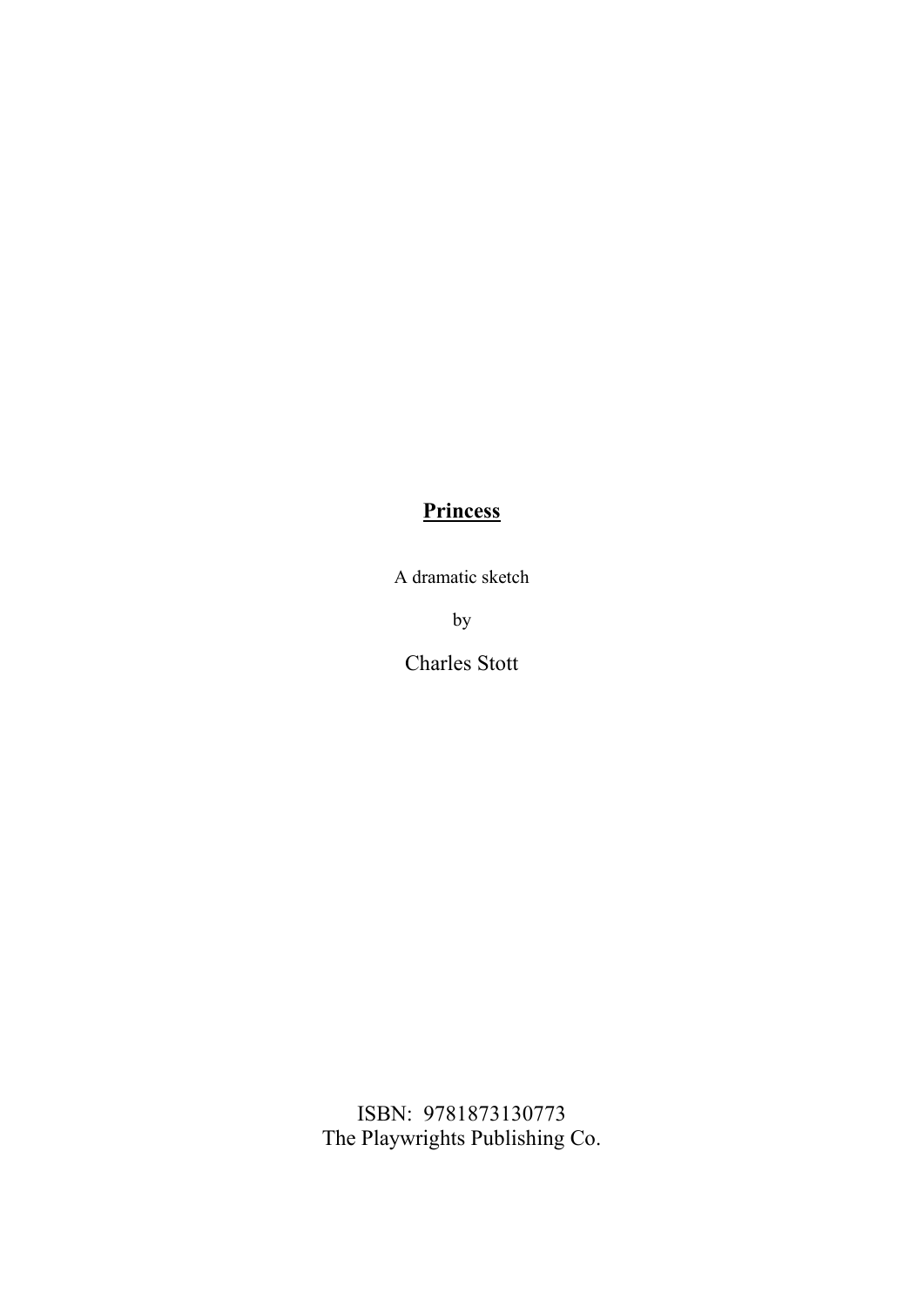Performances or readings of this play may not legally take place before an audience without a licence obtainable on application to:

> The Playwrights Publishing Co., 70 Nottingham Road, Burton Joyce, Nottingham, U.K., [44] (0)1159-313356 playwrightspublishingco@yahoo.com

To avoid possible disappointment, application should be made, preferably in writing, as early as possible, stating: -

- (i) Name and address of applicant
- (ii) Name and address of Society;
- (iii) Name and address of theatre or hall where performance(s) would be held;
- (iv) Times and dates of performances.

A fee will be charged for this licence which must be paid prior to the first performance otherwise the licence is automatically cancelled and the performance becomes illegal.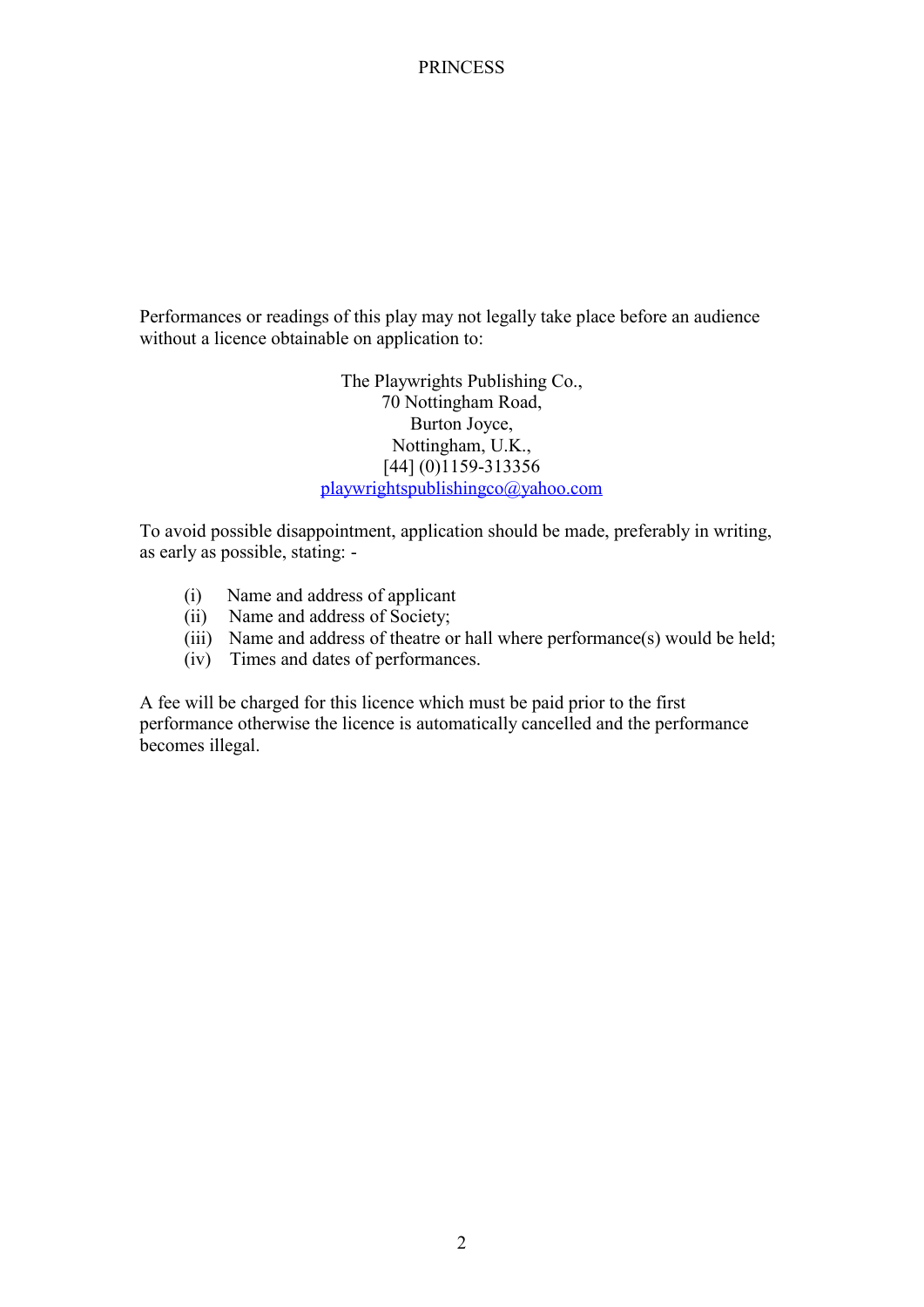| Cast.        | Old man. (A tramp)                                                                                                                                                    |
|--------------|-----------------------------------------------------------------------------------------------------------------------------------------------------------------------|
|              | Princess. (A younger female tramp)                                                                                                                                    |
| Scene        | A soup kitchen somewhere in London.                                                                                                                                   |
|              | (Princess is sitting at a table. An old man carrying a tray<br><i>joins her)</i>                                                                                      |
| Man          | 'Ello Princess where you been lurkin.'                                                                                                                                |
| $\mathbf{P}$ | Ah! You always remember my most famous role, Sir<br>Lawrence.                                                                                                         |
| Man          | I ain't seen you for a long time, don't yer go down the crypt<br>anymore?                                                                                             |
| $\mathbf{P}$ | The crypt, darling, is where all the riff raff go.                                                                                                                    |
| Man          | Nice ter knows I'm riff raff now.                                                                                                                                     |
| P            | I've been down Mayfair if you must know.                                                                                                                              |
| Man          | With the toffs eh! Better class of throw outs have they?<br>Where you been sleepin' then?                                                                             |
| $\mathbf{P}$ | In the park. If it's any of your business.                                                                                                                            |
| Man          | I tried the park once. I was escorted out. Well thrown out if<br>the truth be told. Serves me right for pickin' a bench outside<br>the park keeper's cottage.         |
| $\mathbf{P}$ | You know the rose bed and that huge weeping willow.                                                                                                                   |
| Man          | Yeh I knows it.                                                                                                                                                       |
| $\mathbf{P}$ | Well I go under that. Can't be seen and the grass is so lush,<br>it reminds me of the Paris Hilton where the beds are so soft<br>and welcoming as you sink into them. |
| Man          | Yeh I bet she is.                                                                                                                                                     |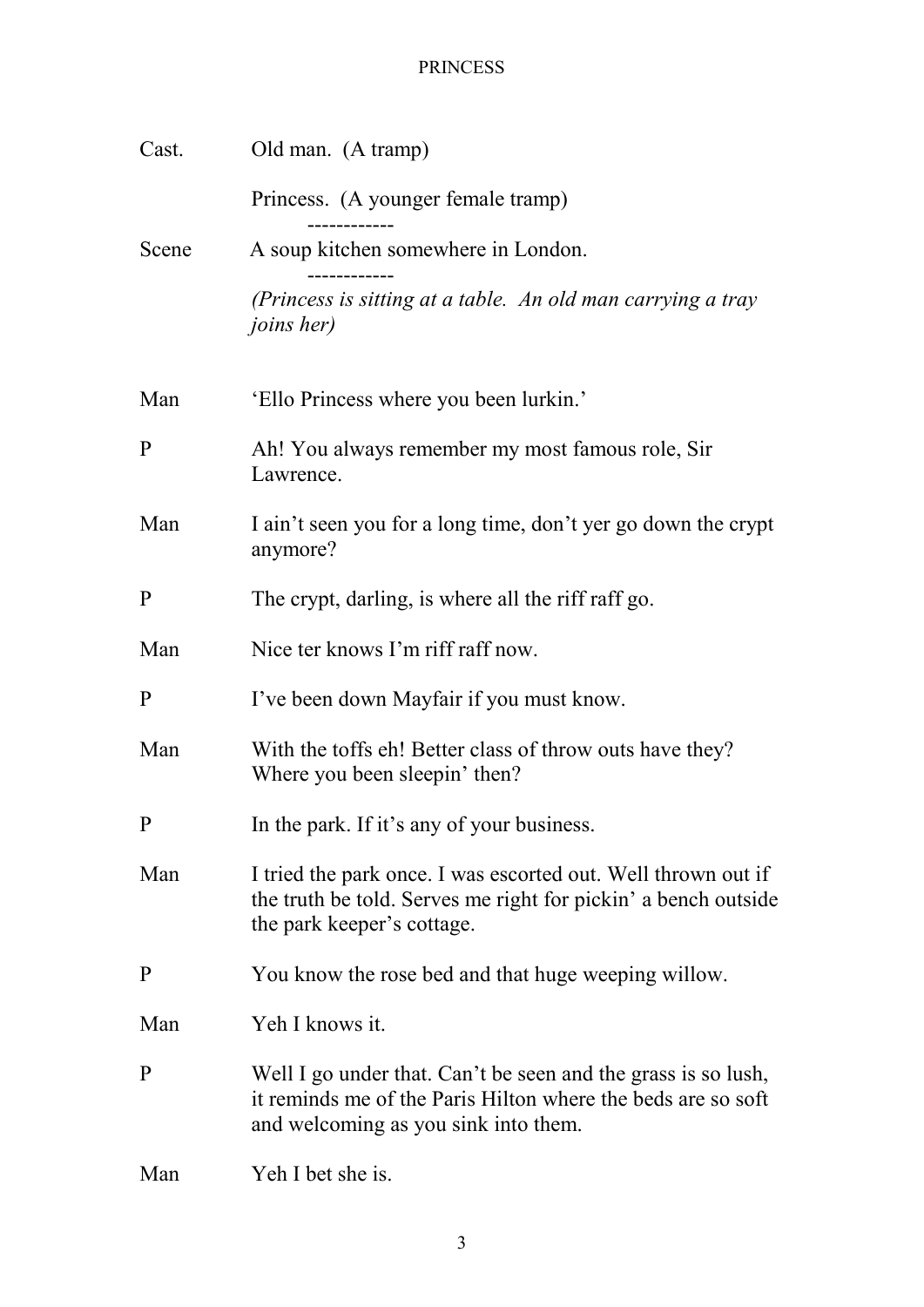| $\mathbf{P}$ | The Hilton Hotel in Paris not her.                                                                                                                                             |
|--------------|--------------------------------------------------------------------------------------------------------------------------------------------------------------------------------|
| Man          | Oh! Where you spendin' summer then?                                                                                                                                            |
| $\mathbf{P}$ | Oh! I have a little place lined up in the country.                                                                                                                             |
| Man          | Oh yeh. Not that big 'ouse who's wall yer climbed over.<br>the one whose kitchen window just 'appened to be left<br>open. And the bloke didn't press charges when 'e got 'ome. |
| $\mathbf{P}$ | That's the one. He said I was better than a Rottweiler.                                                                                                                        |
| Man          | Not much difference is there. You want to watch it girl you<br>could find yourself in a lot of trouble.                                                                        |
| $\mathbf{P}$ | I don't think so. He is charming and gentle. He has also said<br>that he would find me a part in his next production.                                                          |
| Man          | Frankenstein's Daughter. Just be careful you could end up<br>with more than you bargained for.                                                                                 |
| ${\bf P}$    | Stop acting like a prude. This is the twenty first century.                                                                                                                    |
| Man          | And that'll stop someone doing you in will it?                                                                                                                                 |
| $\mathbf{P}$ | That will not happen whilst I am in his care.                                                                                                                                  |
| Man          | Oh it won't won't it. Look it can 'appen to any one at any<br>time.                                                                                                            |
| $\mathbf{P}$ | It will not happen to me.                                                                                                                                                      |
| Man          | Stop burring yer 'ead in the sand and look at life. You're<br>on the streets. You're young. It can 'appen at any time.                                                         |
| $\mathbf{P}$ | Not when I'm under his protection.                                                                                                                                             |
| Man          | Oh yeh and what does 'e get out of it? Tell me that girl?                                                                                                                      |
| $\mathbf{P}$ | He gets someone living in his home while he is away.                                                                                                                           |
| Man          | I bet 'e's getting' more 'an that.                                                                                                                                             |